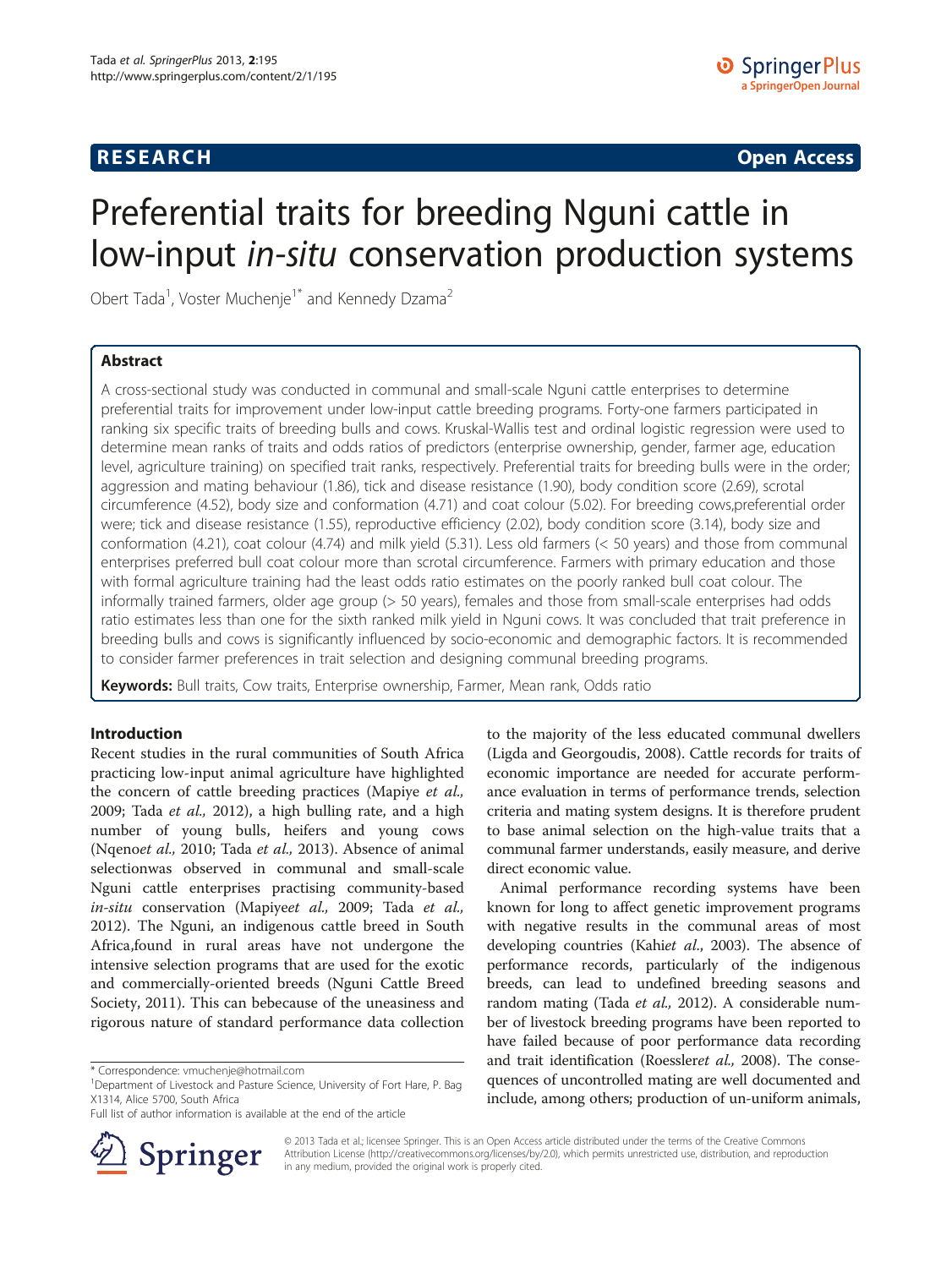presence of undesirable and genetic defects, and inbreeding depression (Scholtz et al., [2008;](#page-6-0) Scholtz and Theunissen, [2010](#page-6-0)). Furthermore, the potential to alleviate poverty and improve food security through livestock development interventions in the smallholder sectors of most developing countries was hampered by lack of participation in the planning and designing of breeding programs by the community (Kahiet al., [2003](#page-6-0); Wollny, [2003;](#page-6-0) Roessleret al., [2008](#page-6-0)).

To overcome the above consequences, selection and in-situconservation of indigenous Nguni cattle from rural farming areas is possible because of the existing within breed genetic variation (Reed, [2008](#page-6-0); Scholtz and Theunissen, [2010\)](#page-6-0). By using farmer-preferred traits, this variation offers a room for genetic improvement within the low-input cattle enterprises. Currently, a few institutions in South Africa such as University of Fort Hare (UFH), Industrial Development Cooperation (IDC) and Department of Rural Development and Agrarian Reform (DRDAR) are committed to promote and conserve the low-input indigenous Nguni cattle in an effort to generate income for farmers and sustainably manage the environment. The institutions established 72 nucleus herds of 10 in-calf heifer and two registered bulls since 2004 in the Eastern Cape Province of South Africa. The enterprises were monitored and expected to give back an equivalent number of animals after five years. It is acknowledged that in low-input systems, the indigenous animals show better performances on functional traits i.e. longevity, draught power, fertility, milk and meat quality (Bayeret al., [2004](#page-6-0); Muchenje et al., [2008\)](#page-6-0). Communities in Africa may have different needs, perceptions and preferences by which they make decisions for mating or sale of animals. These may include the ability to survive natural calamities, the prestige value and capital asset function while restrictions or taboos are often closely linked to the religion or culture of the people (Wollny, [2003\)](#page-6-0). Therefore, informed decisions on selection and mating systems are best achieved through participation of intended beneficiaries.

Participatory rural appraisal techniques have been regarded as successful approaches in defining commu-nity-based breeding objectives (Dugumaet al., [2010](#page-6-0)). Such research on traditional animal breeding systems and practices involving the farmer in a participatory way is required to enable the integration of indigenous knowledge into a scientifically based conservation strategy (Wollny, [2003\)](#page-6-0). Therefore, the objective of the study was to determine farmer-preferred traits of Nguni breeding young bulls and first-parity cows in communal and small-scale enterprises. It was hypothesized that communal and small-scalelow-input enterprises had the same preferential traits of indigenous Nguni breeding stock.

# Material and methods

# Description of the study sites and selection of respondents

Twenty-two small-scale and 19 communal enterprises that benefited from the Nguni Cattle Program in the Eastern Cape Province of South Africa were considered in the study. The respondents were selected based on the duration of the Nguni enterprise. The personnel who had enterprises that were more than three years old were considered. Convenience sampling was done as the enterprises that met this criterion were all considered. The Eastern Cape Province is the second largest Province with a geographical area of  $169, 580$  km<sup>2</sup>, representing 13.9% of South Africa's total land mass (Acocks, [1988](#page-6-0)). The climate varies according to the distance from the Indian Ocean. The coastal areas enjoy mild temperate conditions ranging between 14 and 23°C, while the inland areas experience slightly more extreme conditions with temperatures of 5 to 35°C. Inland mountainous areas experience winter snows and summer rainfalls.

## Data and information collection

Preferential traits data for breeding cows and bulls were collected using a structured questionnaire administered from February 2012 to August 2012. The study was granted the Ethical Clearance Certificate (MUC013 1STAD01) by the University of Fort Hare's Research Ethics Committee. Six traits were selected for each breeding class of animals based on the perception of the farmers during a preliminary studyas they indicated practical procedures of assessing the trait levels (Tada et al., [2012](#page-6-0)). The traits evaluated for breeding bulls were; body condition score (BCS), body size and conformation (BSC), aggression and mating behaviour (AMB), coat colour (CC), scrotal circumference (SC), and tick and disease resistance (TDR). The traits evaluated for breeding cows were; body condition score (BCS), body size and conformation (BSC), reproductive efficiency (RE), coat colour (CC), milk yield (MY), and tick and disease resistance (TDR). The interviews were conducted in the Xhosa vernacular by trained enumerators. The questionnaire captured data and information on age of farmers, gender, highest education level attained, type of agriculture training farmers received, enterprise type and ranks of the preferred traits for breeding animals.

## Statistical analyses

All data were analysed using GenStat 7.2 ([2008\)](#page-6-0). The six preferential traits of each Nguni breeding cattle class were ranked using Kruskal-Wallis test (GenStat, [2008](#page-6-0)). An ordinal logistic regression was used to determine the odds of a farmer preferring the ranks of the bull traits and cow traits. The predictors fitted in the logit model were enterprise ownership, gender, farmer age group, highest education level attained, and type of agriculture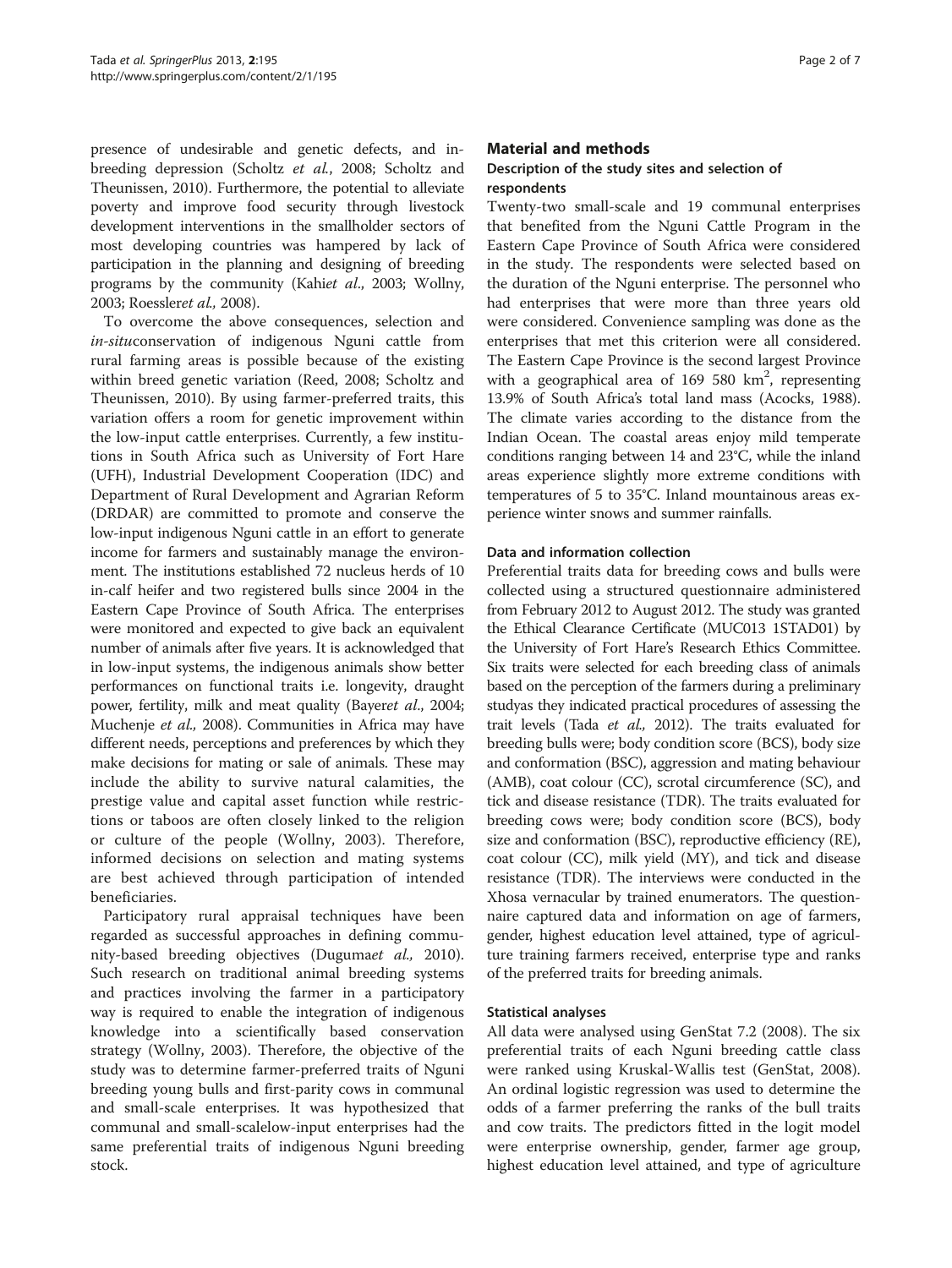training received. The logit model used for analysis was:

$$
ln[P/1-P] = \beta_0 + \beta_1 X_1 + \beta_2 X_2 ... + \beta_5 X_5 + \epsilon
$$

where:

 $P =$  probability of an enterprise preferring a certain trait;

 $[P/1-P] = odds ratio, which referred to the odds of an$ enterprise preferring a certain trait;

 $β<sub>0</sub> = intercept;$ 

 $\beta_1 X_1 \beta_5 X_5$  = linear regression coefficients of enterprise ownership, gender, farmer age group, education level and agriculture training received;

 $\epsilon$  = random residual error.

When computed for each estimator ( $\beta_1$ ...  $\beta_5$ ), the odds ratio was interpreted as the probability of the farmer to prefer specific breeding animal traits mentioned versus those that did not prefer the traits. This model was performed on all traits of breeding Nguni cows and bulls mentioned above.

# Results

#### Farmer socio-economic characteristics

Table 1 shows information on age class, highest education level, and type of agriculture training of respondentsin Nguni cattle enterprises. It was observed 21% of respondents were females while 79% were males. There were no significant association attributed to enterprise ownership pattern with regard to agricultural practices, sources of income, formal training in agriculture, and age of farmers  $(p > 0.05)$ . A significant majority (>50%) of the farmers responsible for the Nguni cattle in the enterprises were above 50 years of age in both communal and small-scale enterprises. No significant differences  $(p > 0.05)$  were observed in the education levels attained by farmers in communal and small-scale enterprises. Less than 20% of the farmers across the farming enterprises received formal training in agriculture. The formal training included animal husbandry practices leading to an award of a certificate from reputable academic institutions in the country. Non-formal training (>80%) in animal husbandry were conducted by the Eastern Cape DRDAR and/or collaborating with research and development institutions. The sources of income of the respondents were limited to the farming activities which included cattle sales (67%), other livestock (48%), pensions (50%), and some formal work (12%).

#### Mean ranks of breeding Nguni bull and cow traits

The trait preference by communal and small-scale farmers for breeding indigenous Nguni bulls and cows are shown in Tables [2](#page-3-0) and [3,](#page-3-0) respectively. The enterprise ownership and age of farmer was significantly associated with bull trait ranks ( $p < 0.05$ ). Less old farmers of 30 – 39 and 40 – 49 years ranked fourth the SC while the older farmers of greater than 50 years ranked SC fifth. Gender, type for agriculture training received and the highest education level attained by the farmer did not significantly affect ranking of the preferred traits for breeding bull  $(p > 0.05)$ . The highest education level attained by the farmer, gender, farmer age group, and type of agriculture training received by the farmer were not significantly associated with ranking of cow traits ( $p > 0.05$ ). Enterprise ownership pattern was significantly associated with ranking of breeding cow traits ( $p < 0.05$ ). Coat colour was ranked higher (fourth) than BSC (fifth) in communal enterprises while vice-versa in small-scale enterprises (Table [3](#page-3-0)).

# Odds ratio estimates of preferentially ranked breeding bull and cow traits

The odds ratio estimates of preferred bull traits are shown in Table [4](#page-4-0) and Table [5](#page-4-0), and cow traits on Table [6](#page-5-0) and Table [7.](#page-5-0) The estimates of a farmer ranking first the AMB characteristic in bulls were highest in small-scale enterprises followed by farmer age group above 50 years, female farmer, informal agriculture training and secondary education. Informally trained farmers were five times more likely to rank second TDR characteristic while small-scale enterprises were least likely to rank the trait. Female farmers were most likely to rank BCS third and SC fourth. The BSC and CC were likely to be ranked fifth and sixth, respectively, by farmers from

Table 1 Distribution of respondents (%) in communal and small-scale cattle enterprises according to age, highest education level attained and type of agriculture training received

|               | Farmer age   |                 |              | Highest education level |                 | Agriculture training |              |                 |  |
|---------------|--------------|-----------------|--------------|-------------------------|-----------------|----------------------|--------------|-----------------|--|
| <b>Class</b>  | Communal (%) | Small-scale (%) | <b>Class</b> | Communal (%)            | Small-scale (%) | <b>Class</b>         | Communal (%) | Small-scale (%) |  |
| $30 - 39 = 0$ |              | 24              | Primary      | -42                     | 39              | Non-formal           | 88           | 76              |  |
| $40 - 49$     | - 20         | 20              | Secondary    | - 42                    | 52              | Formal               |              | 24              |  |
| $\geq 50$     | 80           | 56              | Tertiary     | 16                      | Q               |                      |              |                 |  |
| Total         | 100          | 100             | Total        | 100                     | 100             | Total                | 100          | 100             |  |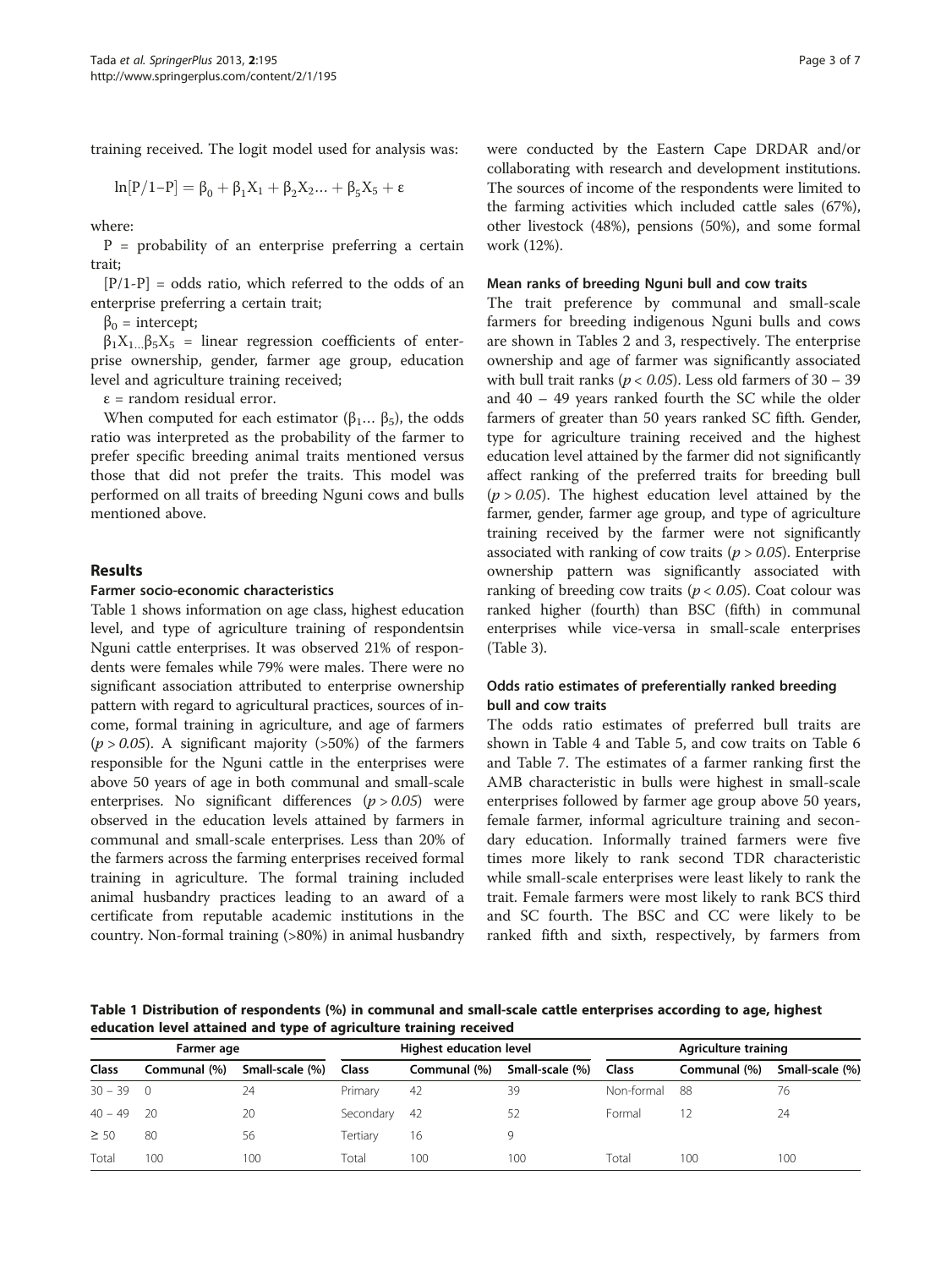| <b>Trait</b>                          | Overall  | Small-scale enterprises | <b>Communal enterprises</b> | Significance |
|---------------------------------------|----------|-------------------------|-----------------------------|--------------|
|                                       | $N = 41$ | $N = 22$                | $N = 19$                    |              |
| Aggression and Mating Behaviour (AMB) | 1.86 (1) | .57(1)                  | 2.14(2)                     | $*$          |
| Tick and disease resistance (TDR)     | 1.90 (2) | 1.90 (2)                | 1.90(1)                     | <b>NS</b>    |
| Body Condition Score (BCS)            | 2.69(3)  | 2.67(3)                 | 2.71(3)                     | <b>NS</b>    |
| Scrotal Circumference (SC)            | 4.52(4)  | 4.24(4)                 | 4.81(5)                     | $*$          |
| Body Size and Conformation (BSC)      | 4.71(5)  | 4.48(5)                 | 4.96(6)                     | <b>NS</b>    |
| Coat Colour (CC)                      | 5.02(6)  | 5.57(6)                 | 4.48(4)                     | $*$          |

<span id="page-3-0"></span>Table 2 Mean rank score (rank) of traits preferred by low-input farmers for breeding Nguni bulls in small-scale and communal cattle enterprises

NB: The lower the rank (mean rank score) of a trait, the greater is its preference.

Significance level ( $* = p < 0.05$ ; NS Not Significant ( $p > 0.05$ )).

small-scale enterprises. Farmers with a primary education and also those with formal agriculture training did not wantbull CC to be the least preferred trait.

The odds ratio estimates of farmer ranking cow traitsfirst for TDR and second for RE trait were highest in the farmer age group of above 50 years. Female farmers were likely to rank third and fourth the BCS and BSC of breeding cows, respectively. Farmers who were two or more times likely to rank fifth the CC characteristic were informally trained in agriculture, those that are females and from small-scale enterprises. Female farmers and those in small-scale enterprises ranked Nguni cow MY sixth compared to their counterparts. Formally trained farmers had the most odds ratio estimate of the least preferred MY trait.

## **Discussion**

The most preferred traits across enterprise ownership types of Nguni breeding bull may be attributed to the knowledge that farmers have on tick control such as frequent dipping and use of conventional acaricides (Marufuet al., [2009](#page-6-0); Moyo and Masika, [2009](#page-6-0)). The understanding of the cattle traits can be attributed to the old age of the farmers and their rural farming

background. Therefore, an animal showing resistance to ticks and diseases become more profitable to the lowinput production farmer. More-over, farmers under lowinput production are least likely to correct for inability in mating of bulls. The farmers had strong experience in cattle keeping at low-input production system (Tada et al., [2012\)](#page-6-0). In communal enterprises, the bull is a community property so much that issues of diseases may affect many cattle thereby making farmers sceptical about preferring a breeding bull with health-related issues (de Castro, [1997](#page-6-0); Oumaet al., [2007;](#page-6-0) Marufu et al., [2009\)](#page-6-0).

The farmers realise the importance of diseases and reproductive efficiency on cattle production and herd building thereby ranking high TDR and RE of cows. The highodds ratios of older farmers with regard to TDR and RE in breeding cows maybe because theywere experienced with cattle production and know that unproductive and diseased animals are a liability to the enterprise (Minjauw and McLeod, [2003](#page-6-0)). Roessleret al. ([2008](#page-6-0)) observed a similar trend in ranking high adaptive traits in pig productions under smallholder resource-driven production systems while demand-driven production systems concentrated most on productive traits, and maintaining

Table 3 Mean rank score (ranks) of traits preferred by low-input farmers for breeding Nguni cows in small-scale and communal cattle enterprises

| <b>Trait</b>                      | Overall  | Small-scale enterprises | <b>Communal enterprises</b> | Significance |
|-----------------------------------|----------|-------------------------|-----------------------------|--------------|
|                                   | $N = 41$ | $N = 22$                | $N = 19$                    |              |
| Tick and Disease Resistance (TDR) | 1.55(1)  | 1.52 (1)                | 1.57 (1)                    | <b>NS</b>    |
| Reproductive Efficiency (RE)      | 2.02(2)  | 2.29(2)                 | 1.76(2)                     | $\ast$       |
| Body Condition Score (BCS)        | 3.14(3)  | 3.14(3)                 | 3.14(3)                     | <b>NS</b>    |
| Body Size and Conformation (BSC)  | 4.21(4)  | 3.62(4)                 | 4.81(5)                     | $*$          |
| Coat Colour (CC)                  | 4.74(5)  | 4.95(5)                 | 4.52(4)                     | <b>NS</b>    |
| Milk Yield (MY)                   | 5.31(6)  | 5.43(6)                 | 5.19(6)                     | <b>NS</b>    |

NB: The lower the rank (mean rank score) of a trait, the greater is its preference.

Significance level ( $* =$  Significant (p < 0.05); NS Not Significant (p > 0.05)).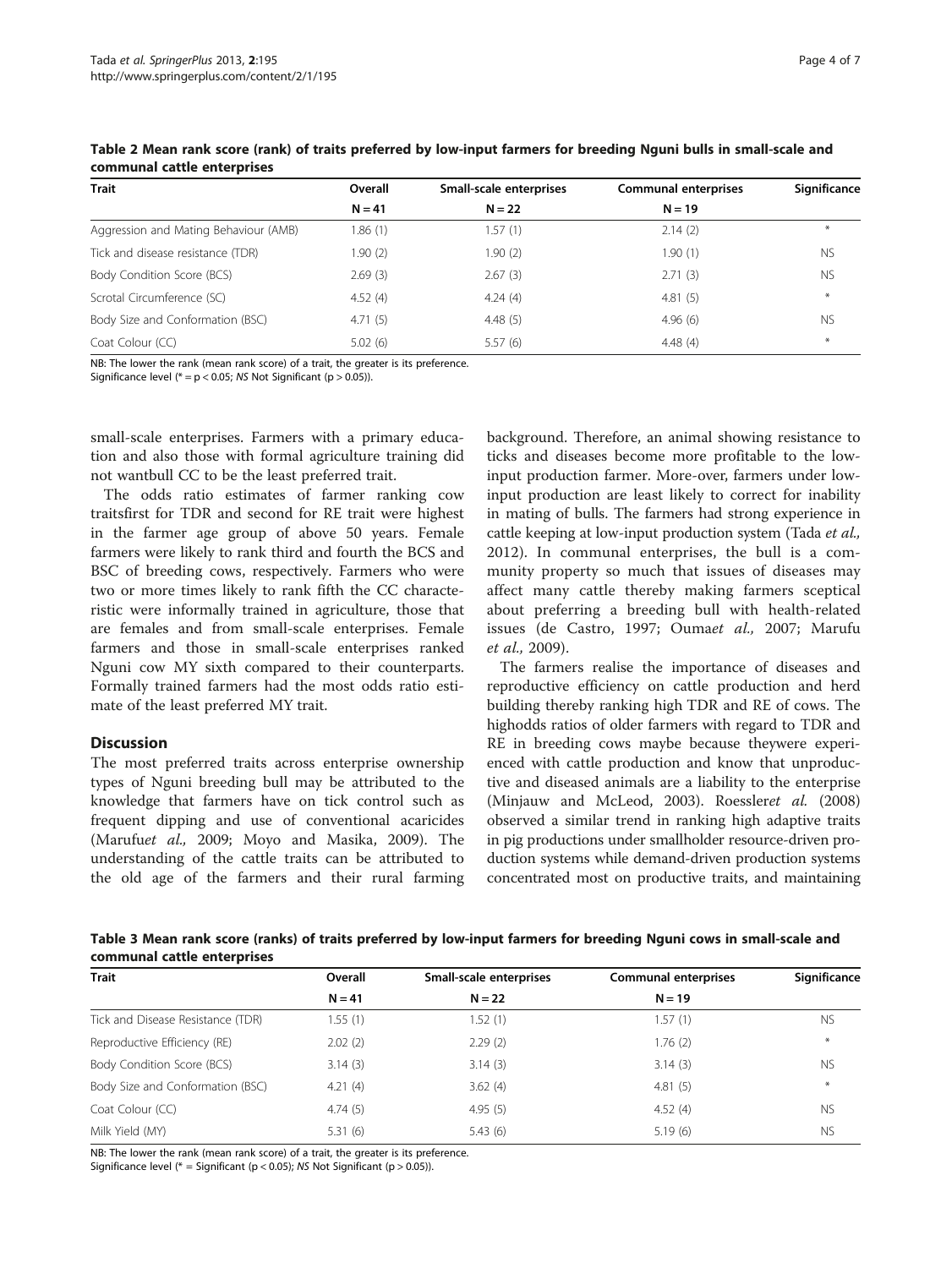<span id="page-4-0"></span>

|                |  | Table 4 Odds ratio estimates, lower and upper confidence interval of ranking AMB, TDR and BCS trait most in Nguni |  |  |
|----------------|--|-------------------------------------------------------------------------------------------------------------------|--|--|
| breeding bulls |  |                                                                                                                   |  |  |

| <b>Predictors</b>                                        | Aggression and mating<br>behaviour (AMB) - Rank 1 |          |          | Tick and disease resistance<br>(TDR) – Rank 2 |          |          | <b>Body condition score</b><br>$(BCS) - Rank 3$ |          |          |
|----------------------------------------------------------|---------------------------------------------------|----------|----------|-----------------------------------------------|----------|----------|-------------------------------------------------|----------|----------|
|                                                          | Odds ratio                                        | Lower Cl | Upper Cl | Odds ratio                                    | Lower Cl | Upper Cl | Odds ratio                                      | Lower CI | Upper Cl |
| Enterprise ownership pattern<br>(communalys small-scale) | 2.7503                                            | 0.6184   | 12.2319  | 0.3156                                        | 0.0734   | 1.3565   | 2.6571                                          | 0.6019   | 11.7305  |
| Gender (male vs female)                                  | 0.5064                                            | 0.0781   | 3.2851   | 0.8433                                        | 0.1371   | 5.1878   | 3.2217                                          | 0.5262   | 19.7253  |
| Age (young $<$ 50 vs old $\geq$ 50 years)                | .4942                                             | 0.4954   | 4.5074   | 8682                                          | 0.5201   | 6.7106   | 0.8333                                          | 0.2960   | 2.3465   |
| Education level(primary vs secondary)                    | 0.3067                                            | 0.0827   | 1.1374   | 1.0910                                        | 0.2805   | 4.2433   | 1.2261                                          | 0.3686   | 4.0786   |
| Agriculture training (formal vs informal)                | 0.3627                                            | 0.0376   | 3.5022   | 5.1043                                        | 0.3038   | 85.7735  | 2.4812                                          | 0.2806   | 21.9398  |

NB: Higher odds ratio estimates indicate greater difference in preference between levels of predictors. CI Confidence Interval (set at 95%).

adaptive and functional traits. The low-input production system of the Nguni cattle small-scale enterprises behaved in a manner of a demand-driven system, while communal enterprises followed the resource-driven system. This was also observed by Madzimure et al. [\(2012](#page-6-0)) in a study of using indigenous pigs in subsistence-oriented and market-oriented small-scale farming systems in South Africa.

The BCSs are used to evaluate the nutritional status of beef cattle across seasons (Ndlovu et al., [2009](#page-6-0); Nqeno et al., [2010](#page-6-0)). Thistrait was ranked third by all farmers across the enterprise ownership patterns, gender, education level, age and agriculture training. Adjusting nutritional programs to obtain desired body condition score in different seasons was for long been found to enhance production efficiency (Encinias and Lardy, [2002](#page-6-0)). Body condition scoring can be a welcome idea for communal farmers as they cannot take measurements of body weights due to resource and practical limitations under low-input production system as noted by Roeleveld ([1996](#page-6-0)) in diagnosing livestock systems research in communal areas of the developing countries. The higher

odds ratios of female farmers on ranking BCS may be attributed to the natural care of females to the wellbeing of the living species (Ainslie, [2005\)](#page-6-0).

Despite that Nguni cattle are small and hardy animals that thrive on poor pastures and well suited for the communal areas (Reed, [2008;](#page-6-0) Scholtz et al., [2008\)](#page-6-0) the farmers in small-scale enterprises ranked the BSC trait fourth in breeding cows and fifth in communal enterprises. The issue of high hip-height in breeding animals was raised by the farmers from communalenterprises in some studies (Tada et al., [2012](#page-6-0)) and was discouraged as the breeding bull finds it difficult to mount. The preference of CC by farmers from communal enterprises at the expense of BSC in breeding cows and SC in breeding bulls may be attributed to the cultural, ceremonial and ritual significance associated with specific coat colours of this indigenous breed in communal villages (Musemwa et al., [2008](#page-6-0); Holden, [2009](#page-6-0)). Hides are used as mats and other traditional ceremonies (Palmer and Ainslie, [2006\)](#page-6-0), this has an appeal to the female farmers as indicated by higher odds ratio estimates. This can affect the culling of the bulls whereby a particular CC is

Table 5 Odds ratio estimates, lower and upper confidence interval of ranking SC, BSC and CC trait least in Nguni breeding bulls

| <b>Predictors</b>                                       | Scrotal circumference<br>$(SC)$ – Rank 4 |          |          | Body size and conformation<br>$(BSC)$ – Rank 5 |          |          | Coat colour<br>$(CC)$ – Rank 6 |          |          |
|---------------------------------------------------------|------------------------------------------|----------|----------|------------------------------------------------|----------|----------|--------------------------------|----------|----------|
|                                                         | Odds ratio                               | Lower Cl | Upper Cl | Odds ratio                                     | Lower CI | Upper Cl | Odds ratio                     | Lower CI | Upper Cl |
| Enterprise ownership pattern<br>(communalyssmall-scale) | .2208                                    | 0.2981   | 4.9993   | 1.8139                                         | 0.4134   | 7.9600   | 33.0727                        | 3.2847   | 332.9990 |
| Gender (male vs female)                                 | 3.4947                                   | 0.5909   | 20.6682  | 1.4716                                         | 0.2349   | 9.2200   | 10.9630                        | 0.8462   | 142.0308 |
| Age (young $< 50$ vs old $\geq 50$ years)               | 0.9912                                   | 0.3637   | 2.7009   | 0.9776                                         | 0.3506   | 2.7262   | 1.7226                         | 0.5413   | 5.4815   |
| Education level (primary vs secondary)                  | 0470                                     | 0.3307   | 3.3151   | 1.1561                                         | 0.3450   | 3.8746   | 0.9307                         | 0.2307   | 3.7552   |
| Agriculture training (formal vs informal)               | 0.5043                                   | 0.0675   | 3.7647   | 0.4091                                         | 0.0526   | 3.1791   | 0.8365                         | 0.0772   | 9.0690   |

NB: Higher odds ratio estimates indicate greater difference in preference between levels of predictors.

CI Confidence Interval (set at 95%).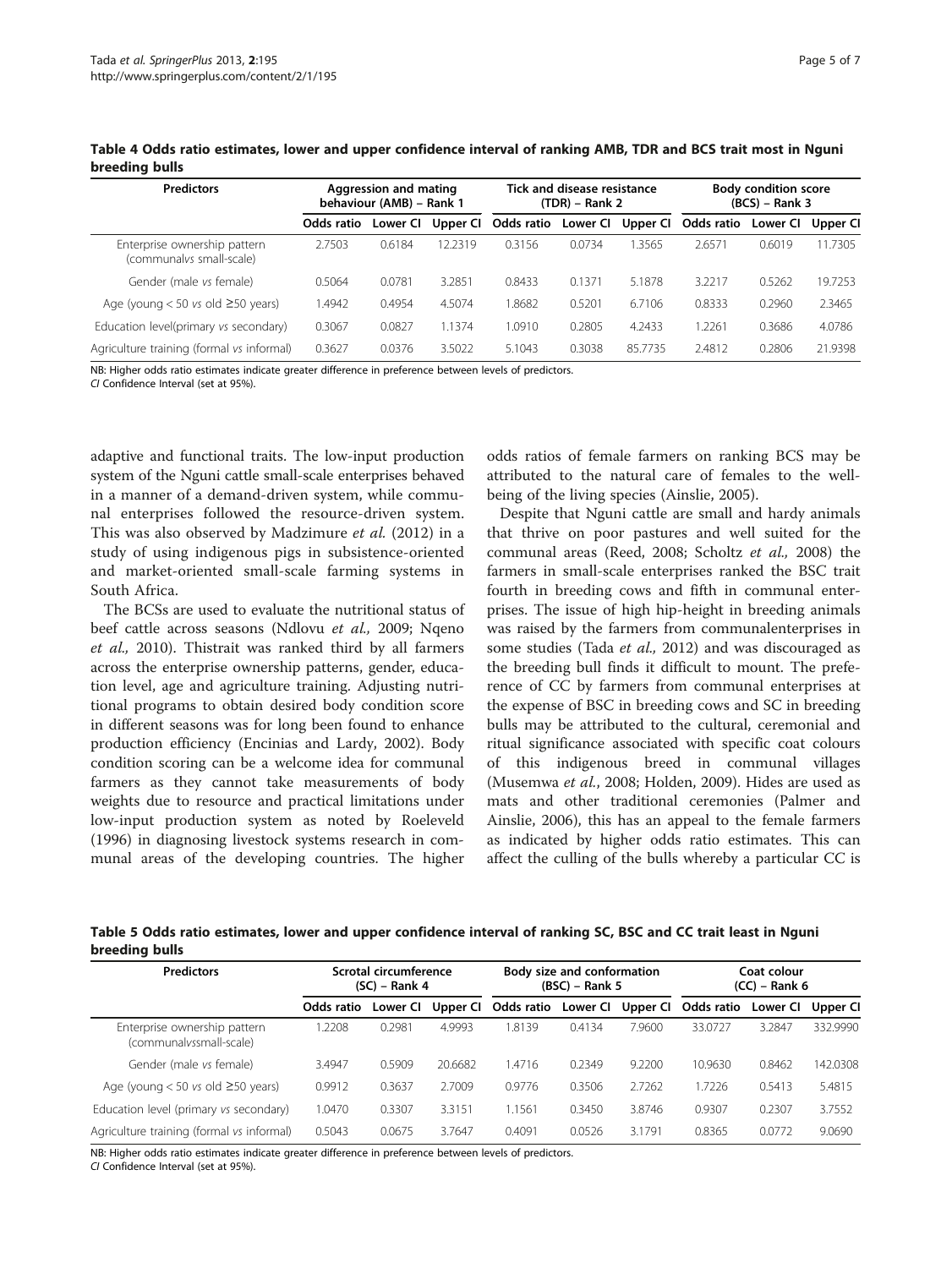<span id="page-5-0"></span>

| Table 6 Odds ratio estimates, lower and upper confidence interval of ranking TDR, RE and BCS trait most in Nguni |  |  |
|------------------------------------------------------------------------------------------------------------------|--|--|
| breeding cows                                                                                                    |  |  |

| Predictor                                               | Tick and disease resistance<br>$(TDR)$ – Rank 1 |          |          | Reproductive efficiency<br>$(RE)$ – Rank 2 |          |          | <b>Body condition score</b><br>$(BCS) - Rank 3$ |          |          |
|---------------------------------------------------------|-------------------------------------------------|----------|----------|--------------------------------------------|----------|----------|-------------------------------------------------|----------|----------|
|                                                         | Odds ratio                                      | Lower CI | Upper Cl | Odds ratio                                 | Lower CI | Upper CI | Odds ratio                                      | Lower CI | Upper Cl |
| Enterprise ownership pattern<br>(communalyssmall-scale) | 0.8455                                          | 0.1992   | 3.5896   | 0.9481                                     | 0.2324   | 3.8687   | 0.1212                                          | 0.0126   | 1.1668   |
| Gender (male vs female)                                 | 0.2133                                          | 0.0331   | 1.3747   | 0.6578                                     | 0.1126   | 3.8434   | 9.1578                                          | 1.1739   | 71.4392  |
| Age (young $<$ 50 vs old $\geq$ 50 years)               | 1.5527                                          | 0.5388   | 4.4742   | .3332                                      | 0.4685   | 3.7935   | 0.3489                                          | 0.0833   | 1.4612   |
| Education level (primary vs secondary)                  | 0.4368                                          | 0.1213   | 1.5726   | 0.7260                                     | 0.2275   | 2.3172   | 0.7836                                          | 0.1890   | 3.2491   |
| Agriculture training (formal vs informal)               | 0.2156                                          | 0.0240   | 1.9358   | 0.5353                                     | 0.0677   | 4.2332   | 0.4138                                          | 0.0376   | 4.5539   |

NB: Higher odds ratio estimates indicate greater difference in preference between levels of predictors.

CI Confidence Interval (set at 95%).

preferred yet the bull maybe below average in reproductive performance.

Scrotal circumference trait was ranked higher by farmers in small-scale enterprises than in communal enterprises. Although this has not been the case in lowinput production systems, many studies have been conducted to justify inclusion of SC in a breeding program as it is highly correlated to yearling weight and sperm quality (quantity and normal sperm morphology) (Vermaak, [2006](#page-6-0)). Scrotal circumference in small-scale enterprises was equated to CC by farmers from communal enterprise. Oumaet al. [\(2007\)](#page-6-0) observed that milk production characteristics were not considered for indigenous breeds in East Africa. Farmers across all enterprise ownership patterns, gender, education level, age and agriculture training did not value MY. The rural farmers do not milk the Nguni cattle as reported in a similar study by Tada et al. [\(2012\)](#page-6-0). This can be attributed to the realisation that Nguni is a beef breed and

the milk is meant for the calf and not for human consumption.

# Conclusions and recommendations

The communal farmers preferred the aggression and mating behaviour, tick and disease resistance and body condition score as the most important traits in the breeding Nguni bulls. Age of farmer and enterprise ownership influenced the preferential ranking of bull coat colour, scrotal circumference, and body size and conformation. The most preferred traits in a breeding cow were tick and disease resistance, reproductive efficiency and body condition score. Enterprise ownership pattern influenced the preference of animal coat colour,and body size and conformation traits in breeding Nguni cows. It is recommended to consider preferential traits of farmers for the improvement and sustainability of the enterprises.

| Table 7 Odds ratio estimates, lower and upper confidence interval of ranking BSC, CC and MY trait least in Nguni |  |  |
|------------------------------------------------------------------------------------------------------------------|--|--|
| breeding cows                                                                                                    |  |  |

| Predictor                                                                                               |            | Body size and conformation<br>$(BSC)$ – Rank 4 |          | Coat colour<br>$(CC)$ – Rank 5 |          |          | Milk yield<br>$(MY)$ – Rank 6 |          |          |
|---------------------------------------------------------------------------------------------------------|------------|------------------------------------------------|----------|--------------------------------|----------|----------|-------------------------------|----------|----------|
|                                                                                                         | Odds ratio | Lower CI                                       | Upper CI | Odds ratio                     | Lower CI | Upper CI | Odds ratio                    | Lower CI | Upper CI |
| Enterprise ownership pattern                                                                            | 1.2548     | 0.1571                                         | 10.0223  | 2.0226                         | 0.2619   | 15.6211  | 0.6661                        | 0.1613   | 2.7500   |
| (communalys small-scale)                                                                                |            |                                                |          |                                |          |          |                               |          |          |
| Gender                                                                                                  | 5.6305     | 0.5660                                         | 56.0164  | 2.3289                         | 0.2219   | 24.4465  | 0.5287                        | 0.0901   | 3.1017   |
| (male vs female)                                                                                        |            |                                                |          |                                |          |          |                               |          |          |
| Age                                                                                                     | 0.1578     | 0.0375                                         | 0.6637   | 0.1341                         | 0.0259   | 0.6954   | 0.5213                        | 0.1593   | 1.7056   |
| (young $< 50$ vs old $\geq 50$ years)                                                                   |            |                                                |          |                                |          |          |                               |          |          |
| Education level                                                                                         | 0.4248     | 0.0724                                         | 2.4930   | 0.3048                         | 0.0430   | 2.1593   | 0.4686                        | 0.1207   | 1.8197   |
| (primary vs secondary)                                                                                  |            |                                                |          |                                |          |          |                               |          |          |
| Agriculture training                                                                                    | 0.4475     | 0.0208                                         | 9.6406   | 3.4733                         | 0.1199   | 100.6032 | 0.0983                        | 0.0060   | 1.5985   |
| (formal vs informal)                                                                                    |            |                                                |          |                                |          |          |                               |          |          |
| NB: Higher odds ratio estimates indicate greater difference in preference between levels of predictors. |            |                                                |          |                                |          |          |                               |          |          |

CI Confidence Interval (set at 95%).